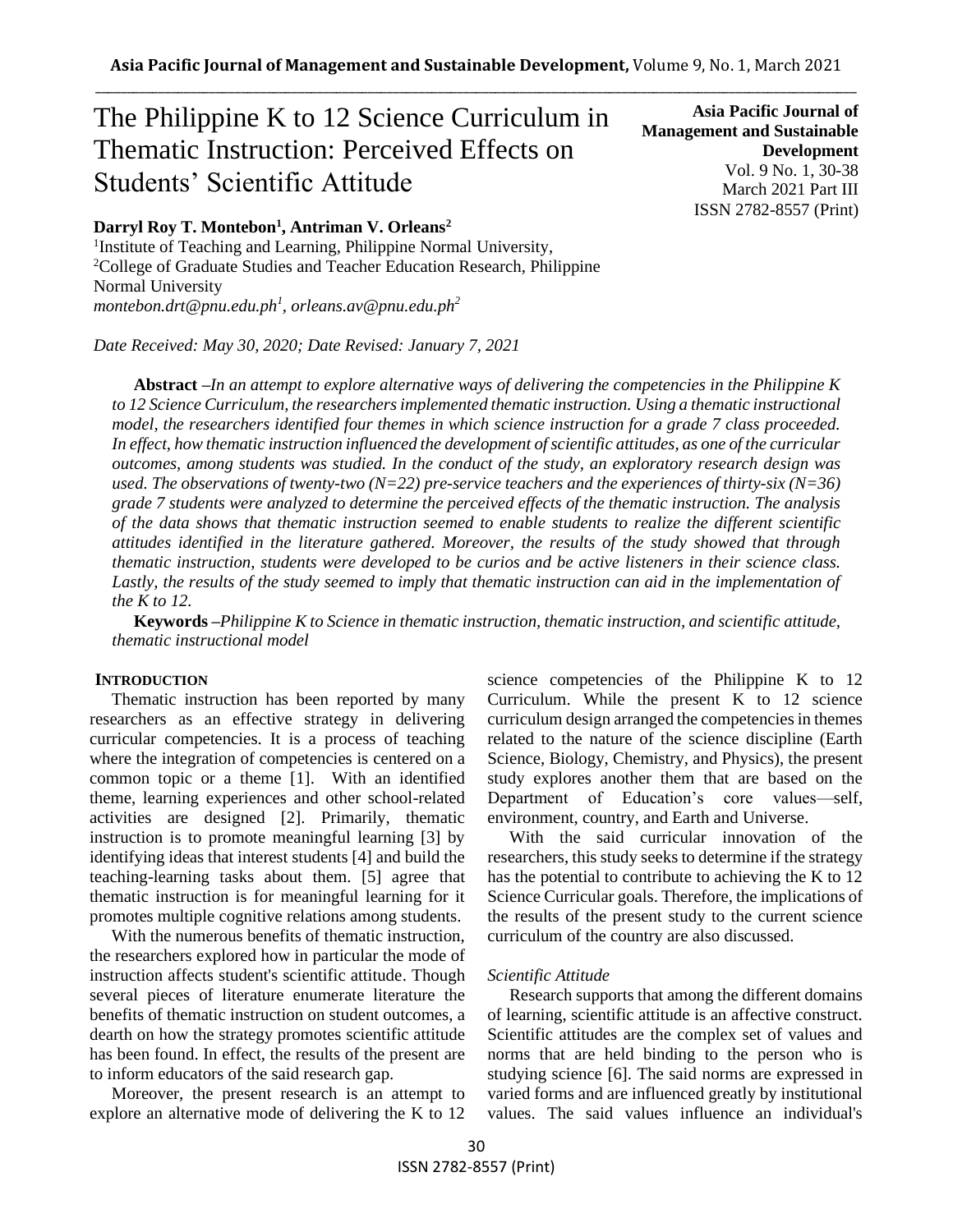preference, acceptance, appreciation, and commitment to science [7]. Further, [7] stressed that the most prominent quality of scientific attitude is the evaluation of the directionality of a person or how he or she feels towards a concept either positively or negatively. Therefore, the present research posits that scientific attitude describes the person's feelings toward, either for or against, a concept, idea, or even a person of science.

The scientific attitude of students affects their way of learning science. According to [8], scientific attitude is actually 'habits of the mind' that embody the adoption of a particular approach to problem-solving methods, assessment of ideas and information, and even concluding. [9] agreed that scientific attitude partnered with scientific skills to determine scientific literacy. Thus, to promote scientific literacy among students, the development of scientific attitude is fundamental.

With the importance of promoting scientific attitude among students, schools strive to improve their inclusion in the curriculum. Acknowledging the contribution of scientific attitude in improving student's achievement in science, [7] determined that scientific attitude to be a long-term legitimate goal of science education. However, the wide range of the scientific attitude concept confuses it with other constructs (values, beliefs, interests, and opinions) according to[7]. Thus, if looked intently scientific attitude can be differentiated from the said constructs.

To establish a common concept of scientific attitude, it is essential to determine its difference with another construct being confused with it. First, values are the set of rules that direct moral and ethical decisions of a person; such direct one's judgment of right and wrong. Values differ from attitude since is it has a broader concept and is always referred to as positive in nature. The complexity of the person's values-system makes its less easily changed. Second, the relationship between objects and attributes makes a belief. Thus, belief is a cognitive basis for attitude. Beliefs provide information for attitude by linking the characteristics of the objects and their characteristics. Third, interests described the process when a person learns to develop a positive attitude towards a certain idea, object, person, and many more. The responses that a person may give when asked about interest can be ranked from a certain degree of like and dislike spectrum. Lastly, opinions on the other hand are more cognitive than attributory. Compared to attitude, the utilization of the term opinion is not used in science education researches since it can be subdued under attitude, value, and belief.

How do students acquire a scientific attitude? Attitudes are learned either actively or vicariously, thus they can be taught [7]. With such nature of attitude, it can be susceptible to change but is stable enough to be enduring. Attitudinal change can be influenced by several factors which are the object to which attitude is directed to and the level of consistency of behavior with personal, social, and cognitive variables. Further, the psychological theory called the Elaboration Likelihood Theory Model (ELM) by [10] describes how attitude change may happen. The ELM describes seven major approaches to promote attitude change which are conditioning and modeling, message learning, judgmental, motivational, and attributional, combinatory, and self-persuasion. However, [7] describes that among the different approaches to attitude change, persuasion is one common method that emerges. Persuasion according to [10] is a change in attitude upon being exposed to communication. Thus, persuasion can be correlated with classroom instruction. Therefore, in this case, thematic instruction is hypothesized to persuade students to possess a better scientific attitude in the classroom.

Classroom instruction that seeks to invoke in students a change of attitude does not call for a long implementation time; what is important is the method of how to communicate with students to persuade them to change their attitudes to be manifested in their behavior. In the present study, the thematic instructional model being designed aims to improve students' scientific attitudes by presenting lessons that they can practice or even promote scientific attributes. Students are exposed to activities where they must exhibit scientific attitudes described in the literature of this study. The literature reveals that by intentional persuasion of students through appropriate communication they will be able to develop a change of scientific attitude.

## *Attributes of Scientific Attitude used in the Study*

In the Philippines, a set of scientific attitudes has been discussed in the Science Curriculum Framework by the SEI-DOST  $&$  UP NISMED [11]. The said scientific attitudes are:

*Critical Thinking* describes all thinking processes that enable a person to investigate a problem and determine how it can be resolved by understanding in totality. Critical thinking skills employ subskills such as questioning, probing, analyzing, testing, and exploring. In general, critical thinking can help students to have better grades, become responsible for their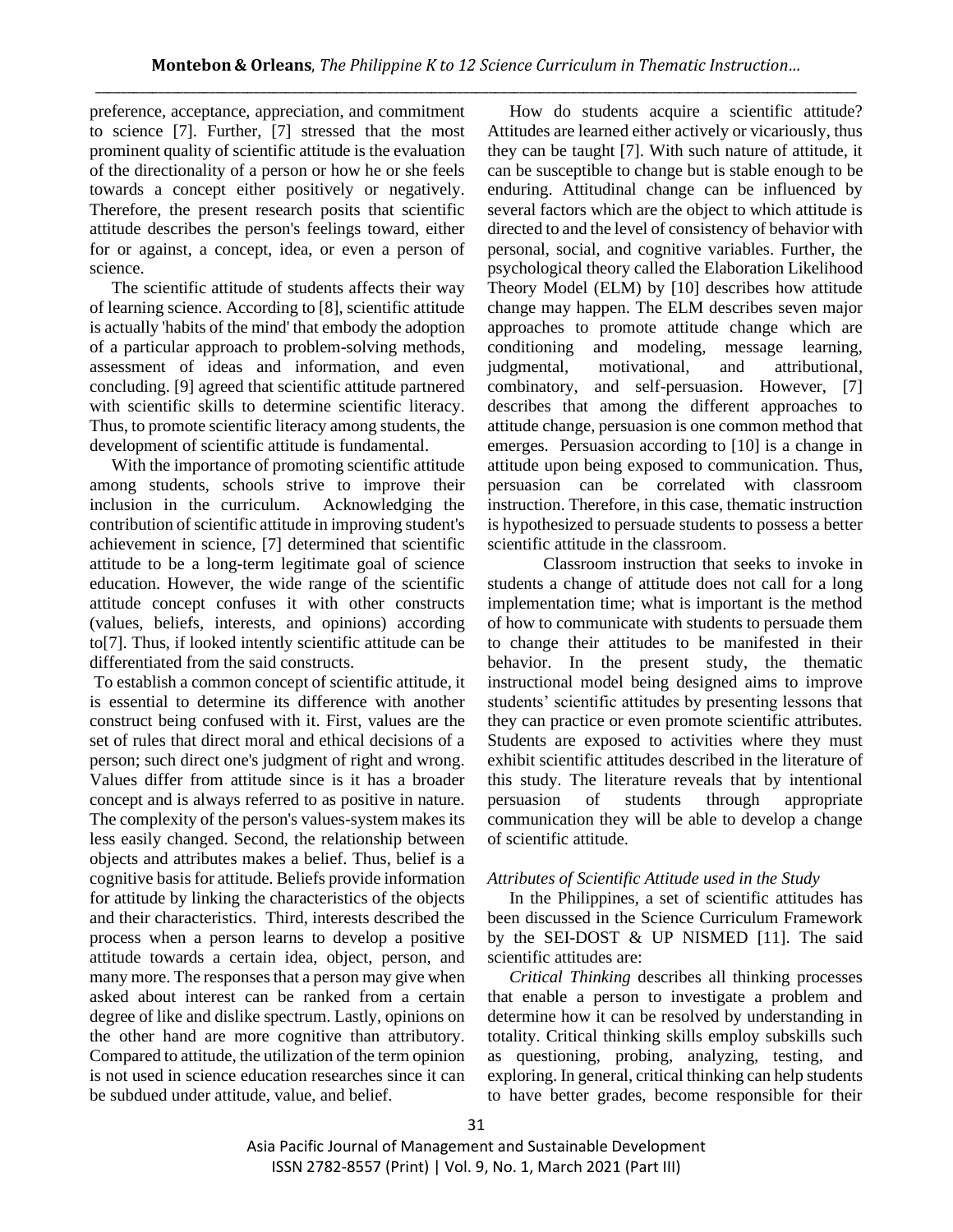learning, create knowledge, and evaluate existing structures that may be further clarified. Students' mastery of critical thinking skills can lead to lifelong learning.

*Curiosity* makes a person desire to know or learn by asking questions on his surroundings, occurrences in his environment, and even the origin of things. When a person knows how to ask questions, he will have the desire to investigate it and eventually lead to the conduct of scientific investigations.

*Creativity* is the ability to put things together in a new way, seeing connections between ideas that seem unrelated, or by changing one's perspective towards an idea. Creativity leads to relevant and innovative ways of problem-solving.

*Intellectual Honesty* means not copying others' work and claims it to be one's own. Being intellectually honest means being not selective of reporting the results to favor one's hypothesis and expectations. It is also giving credit or acknowledging the person from whom an idea was derived or based.

*Accuracy* is shown when the result or the output of a scientific task is free from errors or blunders by careful observation, description, and measurement during the problem-solving task.

*Objectivity* is being able to deal with facts or conditions as they are without being biased. An objective person does not let his or her feelings, prejudices, and expectations get in the way of his or her quest for answers. Validating observations and explanations is a process always done by an objective person.

*Independent Thinking* is answering the question using a students' observation and experiences. An independent person uses his or her mind in looking for relevant data and information and does not simply accept ideas and opinions from others to come up with his or her judgment on a matter. An independent person is not afraid of using his or her mind in making decisions even if it may lead to incorrect conclusions.

*Active listening* is learning from other people by carefully listening to what others are saying and exerts effort to understand what is being said. Active listening is also a way of participating in a discussion and lobbying arguments if it is contradictory from one's point of view.

*Assuming responsibility* is carrying out a task to the best of a students' ability. *Taking initiative* is realizing that there is a task that must be accomplished and does it without being asked. A person with the initiative is keen on providing action when it is needed. *Perseverance* is carrying out tasks despite the challenges being faced such as failure of research results, disappointments on the task, an unsatisfactory outcome. A person who perseveres will most likely succeed because of not giving up until the desired solution is achieved.

## **OBJECTIVES OF THE STUDY**

The present study explores how thematic instruction affects students' scientific attitude. Specifically, the following are the objectives of the study: determine if thematic instruction promotes the varied identified scientific attitude among students; identify which scientific attitude is best or least promoted by thematic instruction

## **METHODS**

### *Research design*

The present research explores how thematic influence the scientific attitude of students. Therefore, an exploratory research design was used. Figure 1 shows how the said research design guided the conduct of the study.



*Fig. 1. Research Paradigm in exploring the effects of thematic instruction on students' scientific attitude*

In the conduct of the study, the researcher followed the thematic instructional model (TIM) by Montebon and Orleans [12]. In the said model, the different competencies for grade 7 of the K to 12 Science Curriculum were integrated into for themes identified by the researchers. From the said themes, instructional plans have been developed and implemented in the classroom.

In contrast with the current design for the K to 12 Science Curriculum of the country which clusters lessons across science disciplines, the thematic instruction referred to in the study is the delivery of the competencies cantered around the themes identified: Self, Environment, Country, and Earth and Universe. As an example, the theme *Self* covers concepts such as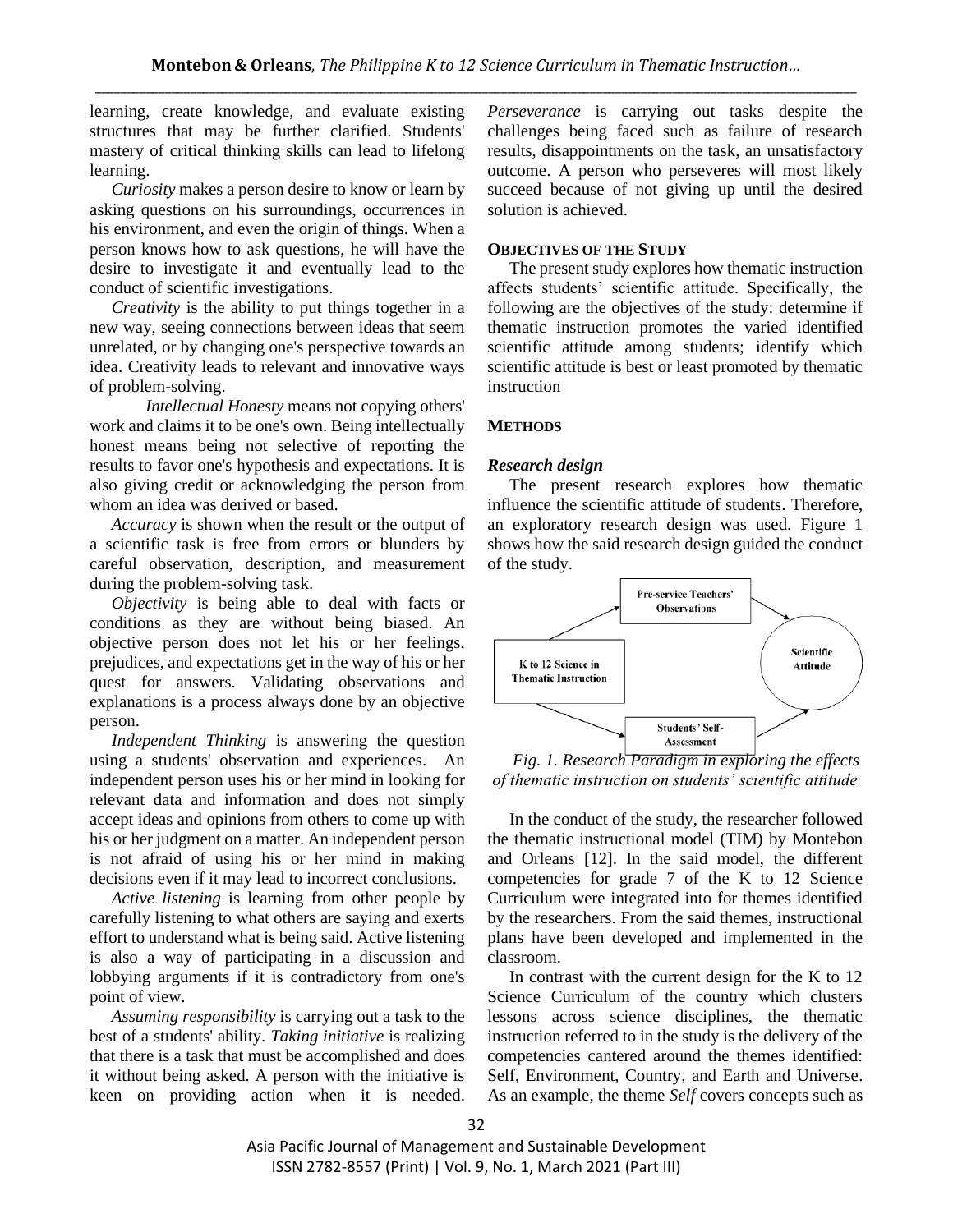cells as the basic living component of the body, elements, and compounds as non-living components of the body, and sound to describe how the body functions. With such design, it can be noticed that concepts coming from different science disciplines were integrated to teach competencies that will make the students understand themselves.

As the lessons were conducted, pre-service teachers who were assigned as observers analyzed classroom procedures and interactions to describe student scientific attitudes using a classroom observation tool. On the other hand, the students who participated in the study were asked to report their experiences with thematic instruction through a questionnaire and an interview to also describe their scientific attitude.

The data that were gathered are both qualitative and quantitative. To accurately answer the specific research questions asked in the study, the researchers used a multi-method research design.

#### *The research locale and period of study*

The present research has been conducted at a laboratory school of a teacher education institution. With the nature of the research locale, the researchers were able to deviate from the prescribed delivery of instruction for science. Specifically, the thematic instruction was implemented in a grade 7 science class. The implementation of the thematic instruction lasted about three quarters of a certain school year.

### *Participants of the study*

There are two groups of participants in the present study—the pre-service teachers (PTs) and grade 7 students. The PTs who participated in the present research were composed of twenty-two (N=22) biology majors who are having their field study courses at the research locale. In groups of two, they have observed the grade 7 science class which is taught through thematic instruction.

On the other hand, there are about thirty-six  $(N=36)$ student participants, 16 males, and 15 females, who were exposed to thematic instruction. However, not all did not participate in the data-gathering processes. 20 students participated in the interviews while 31 students answered the questionnaire.

#### *Research instruments and data gathering procedures*

To obtain relevant data for the study, there were several research instruments were used and procedures were conducted. For the PTs to observe the Grade 7 science class, they were oriented with the classroom observation tool (COT) designed by the researcher. Using the COT, the PTs identified if they have observed the different scientific attitudes listed. Since there are 2 PT observers for each lesson, each pair discussed the differences in their observations and come up with a consensual rating. Moreover, the PTs were asked to write down their specific behavioral observations in each class to support their rating in the COT. In total, there were 20 observations gathered for the whole duration of the study.

Another research instrument that was used in the study is a researcher-made questionnaire given to students that asked the level of agreement on statements that describe their scientific attitudes. The contents of the questionnaire were modified from the list of scientific attitudes described by [11]. Upon validation and pilot testing, the questionnaire gathered an acceptable reliability alpha coefficient ( $\alpha$ =0.899).

Lastly, to support student's self-assessment ratings on their scientific attitude, they were interviewed by the researchers. Specifically, they were asked to describe how they feel about their science class and the significant experiences they had in their science subject.

#### *Data analysis procedures*

The multiple data gathered through the research instruments and interviews have been subjected to appropriate analysis procedures. First, a frequency count was conducted and ranked to report the number of times a certain scientific attitude was observed by the PTs. In the discussions of the results, the frequency of observations was supported by the student behavioral observations of the PTs.

Second, the results gathered from the questionnaire were analyzed using descriptive statistics--the mean. In the discussion, the results of the interviews were used as supporting observations. Subsequently, graphically describe students' experiences on thematic instruction, the word cloud output generated from the NVIVO software is presented.

Lastly, to determine which scientific attitude is best or least promoted by thematic instruction, the results of PT's observations and student self-assessment report were integrated. To integrate the said results, the researchers ranked independently the frequency of observations of the PTs and the reported mean scientific attitude by self-assessment report. Both ranks were averaged and reported as final ranks of each scientific attitude.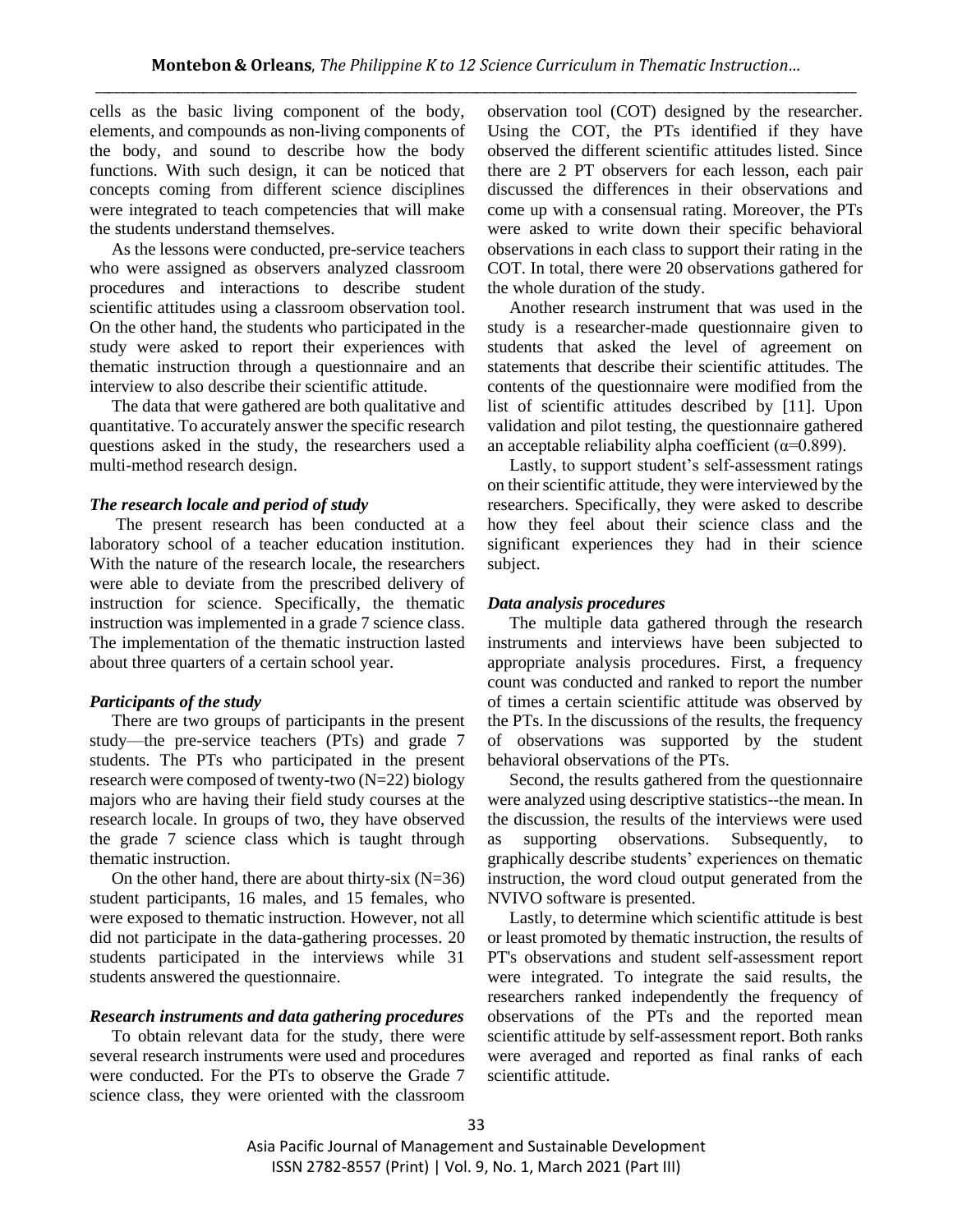## *Ethical considerations*

In the conduct of the study, the researchers sought the voluntary participation of the pre-service teachers while parent consent has been obtained for the student participants. No monetary incentive was given to both research participants.

## **RESULTS AND DISCUSSION**

Upon the conduct of the different research procedures, this section of the paper reports the results of the said processes.

|  |  | Table 1. Frequency of Scientific Attitude |  |
|--|--|-------------------------------------------|--|
|--|--|-------------------------------------------|--|

| <b>Scientific Attitude</b>     | Frequency |
|--------------------------------|-----------|
| Curiosity                      | 18        |
| Critical Thinking              | 16        |
| Objectivity                    | 15        |
| <b>Active Listening</b>        | 15        |
| Independent thinking           | 13        |
| <b>Intellectual Honesty</b>    | 10        |
| Creativity                     | 10        |
| Taking Initiative              | 8         |
| <b>Assuming Responsibility</b> | 8         |
| Accuracy                       |           |
| Perseverance                   |           |

 $N=20$ 

The summary of the PT's observations through the COT is reported in Table 1. 'Curiosity' is the scientific attitude that has been most observed by the pre-service teachers. The indicators to show evidence of curiosity were varied. PT1 described students to have shown *"genuine interest for science"* or a sincere attitude to learn and understand the lesson. On the other hand, PT 4 described students to be curious for they often asked questions in class and PT 24 agrees that students showed development with their questioning skills. In terms of how the thematic instruction promoted curiosity among students, PT 18 said, *"They become more curious about the relationship of one lesson to another".*

The scientific attitude with the next highest frequency is critical thinking. The PTs acknowledged that thematic instruction promoted students to exercise their critical thinking. According to PT 11, the experiences provided among students equipped them with scientific skills such as critical thinking. Specifically, BPT 16 described that the students were able to display critical thinking by engaging in scientific inquiry. Lastly, BPT 20 indicated how the thematic instruction helped students in developing critical thinking: *"The students had improved their scientific attitude on critical thinking and meaningful*  *learning. This is through connecting previous knowledge from the existing information".* 

Objectivity and active listening have been equally observed by the PTs in the form of student logic shown in their science class. On the other hand, PTs described students to be active listeners for they have shown enthusiasm and interest in their lessons and have actively participated in class. According to PT23, "*Students were able to manifest the scientific attitude inculcated to them in performing activities as well as participating/ sharing their ideas to the class."*

The response of PT 14 which is *"[t]he students can give scientific reasons to support their answer with some facts about science"* had been classified as a form of a scientific attitude called---independent thinking. According to the PTs, students were able to practice skills such as scientific reasoning, confidence in classroom tasks, and being open-minded to corrections.

Other scientific attitudes that were observed by the PTs through the COT are creativity, taking initiative, and accuracy. Such scientific attitudes are described in the following responses:

- Creativity *"Since thematic teaching promotes/ relates whole concepts up to core contexts, scientific attitudes can develop through connecting themes into real-world examples and applications."* (PT 7)
- Taking Initiative *"The students exercise their collaboration skills as they actively participate in group activities."* (PT 26)
- Accuracy *"The learners were able to execute/ demonstrate scientific inquiry"* (PT 3)

Lastly, though the scientific attitudes intellectual honesty and assuming responsibility were observed in class through the COT, no responses from the PT where noted on the said attitudes. Interestingly, a notable scientific attitude that was not observed in the COT was the scientific attitude of perseverance. The PT's were not able to observe that any classroom activities were able to enhance students' ability to persevere in classroom tasks.

# *Students Self-Assessment Report on the Scientific Attitude*

In the previous section, the researcher had established the different scientific attitudes that have been promoted in the classroom as students learn science through thematic instruction. In this section of the paper, it is discussed if the said scientific attitude has also been observed by the students themselves. Such a report is shown in Table 2.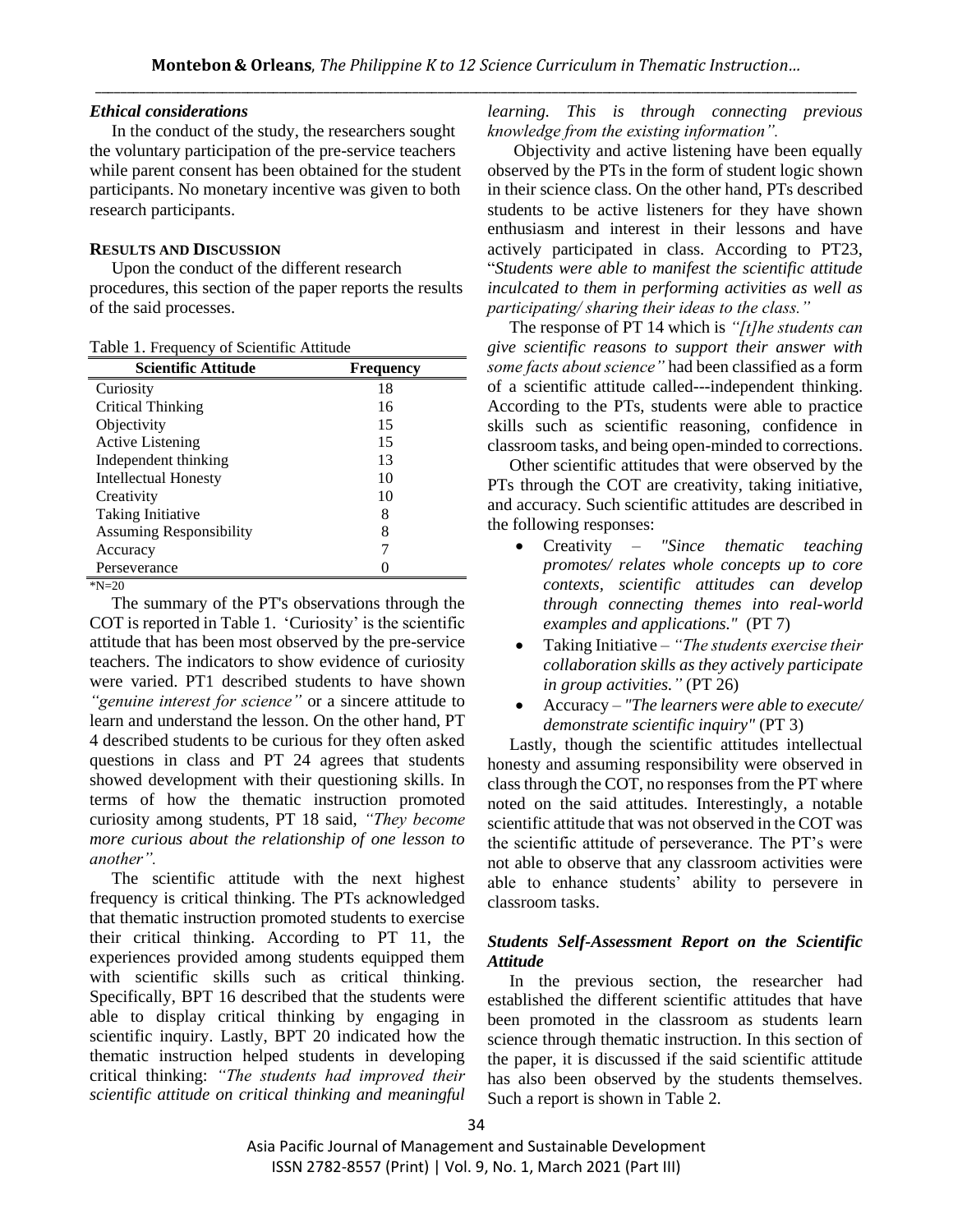| attitude through thematic instruction                                                                                                                                                                                                                                                                                                                                                                                             |                     |       |  |  |  |
|-----------------------------------------------------------------------------------------------------------------------------------------------------------------------------------------------------------------------------------------------------------------------------------------------------------------------------------------------------------------------------------------------------------------------------------|---------------------|-------|--|--|--|
| Scientific Attitude                                                                                                                                                                                                                                                                                                                                                                                                               | Mean                | SD    |  |  |  |
| <b>Active Listening</b>                                                                                                                                                                                                                                                                                                                                                                                                           | 4.35                | 0.80  |  |  |  |
| Objectivity                                                                                                                                                                                                                                                                                                                                                                                                                       | 4.32                | 0.60  |  |  |  |
| Curiosity                                                                                                                                                                                                                                                                                                                                                                                                                         | 4.26                | 0.58  |  |  |  |
| Creativity                                                                                                                                                                                                                                                                                                                                                                                                                        | 4.26                | 0.62  |  |  |  |
| Critical Thinking                                                                                                                                                                                                                                                                                                                                                                                                                 | 4.23                | 0.76  |  |  |  |
| Assuming                                                                                                                                                                                                                                                                                                                                                                                                                          | 4.19                | 1.01  |  |  |  |
| Responsibility                                                                                                                                                                                                                                                                                                                                                                                                                    |                     |       |  |  |  |
| <b>Intellectual Honesty</b>                                                                                                                                                                                                                                                                                                                                                                                                       | 4.13                | 0.62  |  |  |  |
| Perseverance                                                                                                                                                                                                                                                                                                                                                                                                                      | 3.97                | 0.88  |  |  |  |
| Accuracy                                                                                                                                                                                                                                                                                                                                                                                                                          | 3.94                | 0.85  |  |  |  |
| Taking Initiative                                                                                                                                                                                                                                                                                                                                                                                                                 | 3.94                | 0.85  |  |  |  |
| <b>Independent Thinking</b>                                                                                                                                                                                                                                                                                                                                                                                                       | 3.84                | 0.86  |  |  |  |
| $\cdot$<br>$\Delta T$ $\Delta T$ $\Delta T$ $\Delta T$ $\Delta T$ $\Delta T$ $\Delta T$ $\Delta T$ $\Delta T$ $\Delta T$ $\Delta T$ $\Delta T$ $\Delta T$ $\Delta T$ $\Delta T$ $\Delta T$ $\Delta T$ $\Delta T$ $\Delta T$ $\Delta T$ $\Delta T$ $\Delta T$ $\Delta T$ $\Delta T$ $\Delta T$ $\Delta T$ $\Delta T$ $\Delta T$ $\Delta T$ $\Delta T$ $\Delta T$ $\Delta T$ $\Delta T$ $\Delta T$ $\Delta T$ $\Delta T$ $\Delta T$ | $\cdot$<br>$\cdots$ | 21.22 |  |  |  |

Table 2. Student's self-assessment of their scientific attitude through thematic instruction

\*Note: 0.1 to  $1.0$  = strongly disagree; 1.1 to  $2.0$  = disagree; 2.1 to  $3.0$  = uncertain;  $3.1$  to  $4.0$  = agree;  $4.1$  to  $5.0$  strongly agree

As Table 2 shows, all the scientific attitudes described in the researcher-made questionnaire have been realized by the students as they indicated responses that ranged from agreeing to strongly agree. Such results seemed to affirm the observations of the pre-service teachers that the thematic instruction enabled students to manifest scientific attitudes in their science class.

Further analysis shows that among the different scientific attitudes described, it is active listening that accounted for the highest agreement (M=4.35, SD=0.798). It means that students in their class find that thematic instruction motivated them to participate in classroom discussion and activity.

With the said results, the researcher asked why did the students feel that they were actively listening in their science class? Such a question seemed to have been answered by the results of the student interviews on how students feel about their class. A word cloud is



*Fig. 2. Word Cloud on Student Attitude towards their Science Class*

From the word cloud in Figure 2, it can be said that students had fun in their science class; consequently, such perception of students manifest their motivation towards the science subject as supported by other adjectives they used to describe their class---easy, interesting, and enjoyable. The students also manifested their reasons why they were motivated in their science class:

- *"It was fun because there are many activities"*  $B1$
- *"The teachers utilized different strategies in teaching."* –B5
- *"Because I got the chance to learn and discover new things"* – G10

As described in the literature, active listening is an effort to understand what is being taught in class by exerting effort, paying attention, and showing participation [11]. In other words, active listening is primarily triggered by interest and motivation. As shown in their responses, the students reported their interest and motivation in class. The student participants seemed to find the activities provided in their science subject taught through thematic instruction to be meaningful and interesting that encouraged them to actively listen and participate in the activities.

On the other hand, the scientific attitude that indicated the least agreement is independent thinking (M=3.84, SD=0.86). Independent thinking in the questionnaire means that the TIM supports students to make decisions on their own. Meanwhile, it is interesting to see that while students reported that their science class seemed to help them with their scientific attitude in cognitive forms, their science class seemed to need to improve in providing them activities to practice scientific skills such as perseverance, accuracy, and taking initiatives (all Ms < 3.97). Though the item reported still on the "agree" scale, students did not observe that their experiences in their science class encouraged them to be independent and perform activities on their own.

The said result on students' least agreement on independent thinking and observations on conducting scientific activities corresponds with the results of the interviews that no response was recorded to acknowledge that the thematic instruction implemented helped students process and analyze data.

In response, the researcher cites one limitation of the study that seemed to affect its implementation---time. With a short period that was given to conduct the study,

Asia Pacific Journal of Management and Sustainable Development ISSN 2782-8557 (Print) | Vol. 9, No. 1, March 2021 (Part III)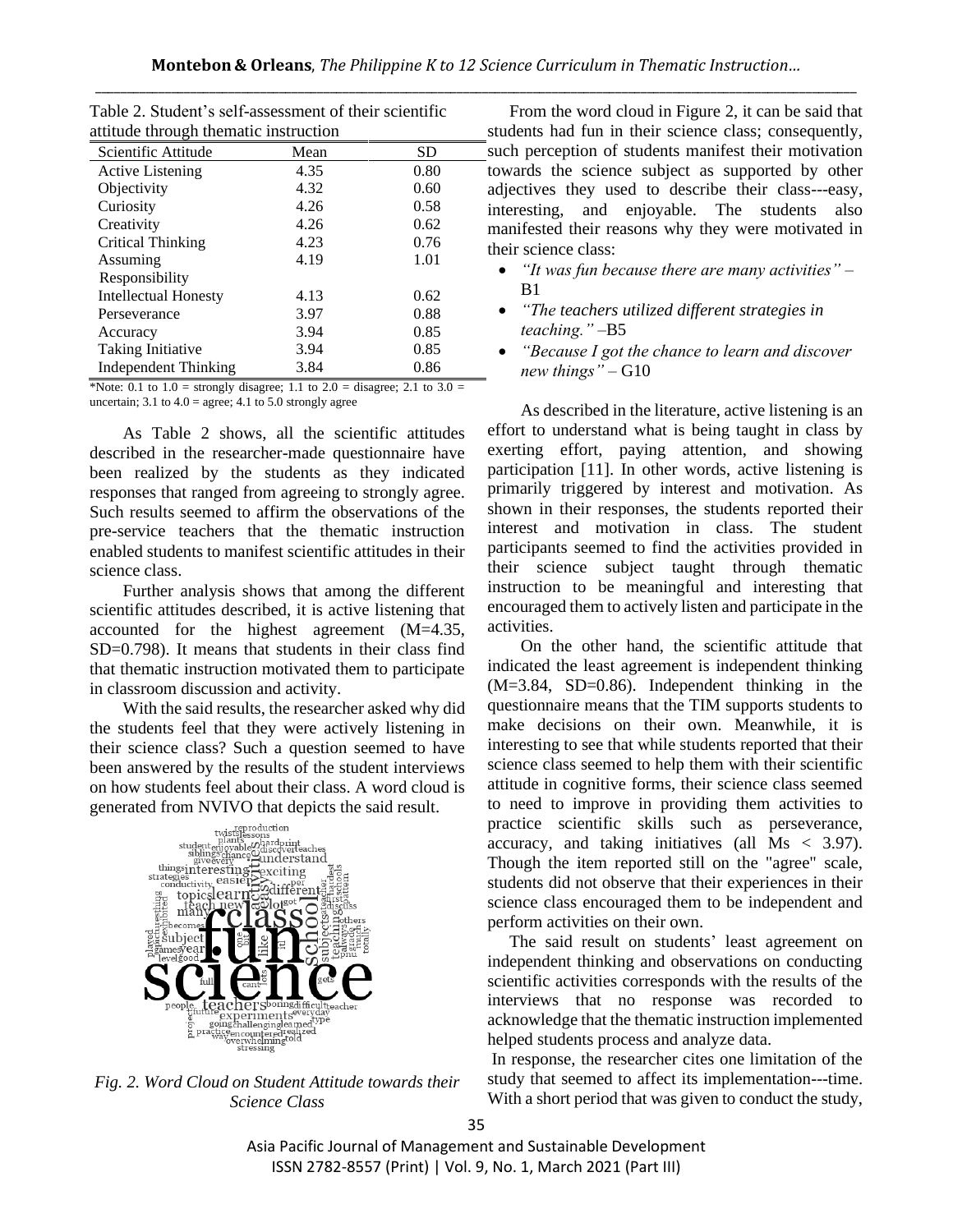most activities that were implemented are all teacherdirected inquiry to manage instruction on time. It would be interesting to note if the same result will be observed should the implementation of the study be made longer.

Table 3. PT Observation and Student Self-Assessment

| Scientific      | f          | Sub  | M on Self-        | Sub  | Mean  |
|-----------------|------------|------|-------------------|------|-------|
| <b>Attitude</b> | from       | Rank | <b>Assessment</b> | Rank | Sub   |
|                 | <b>COT</b> |      | Report            |      | Ranks |
| Active          | 15         | 3.5  | 4.35              | 1    | 2.25  |
| Listening       |            |      |                   |      |       |
| Curiosity       | 18         | 1    | 4.26              | 3.5  | 2.25  |
| Objectivity     | 15         | 3.5  | 4.32              | 2    | 2.75  |
| Critical        | 16         | 2    | 4.23              | 5    | 3.50  |
| Thinking        |            |      |                   |      |       |
| Creativity      | 10         | 6.5  | 4.26              | 3.5  | 5.00  |
| Intellectual    | 10         | 6.5  | 4.13              | 7    | 6.75  |
| Honesty         |            |      |                   |      |       |
| Assuming        | 8          | 8.5  | 4.19              | 6    | 7.25  |
| Responsibility  |            |      |                   |      |       |
| Independent     | 13         | 5    | 3.84              | 11   | 8.00  |
| thinking        |            |      |                   |      |       |
| Taking          | 8          | 8.5  | 3.94              | 9    | 8.75  |
| Initiative      |            |      |                   |      |       |
| Perseverance    | 0          | 11   | 3.97              | 8    | 9.50  |
| Accuracy        | 7          | 10   | 3.94              | 10   | 10.00 |

Table 3 shows the juxtaposed data between preservice teachers' observations and students' selfassessment on scientific attitude. Looking at the data in Table 3, almost all the scientific attitudes identified in this study have been observed by both PTs and were realized by students as they were taught through the thematic instruction. As [7] stressed that the school experiences (either actively or vicariously) influence students' scientific attitude, the data shows that the thematic instruction seemed to be successful in doing so. Through the different activities and experiences provided through the thematic instruction, the students realized their different scientific attitudes.

Further, the data on Table 3 reveals that among the different scientific attitudes, it was active listening and curiosity that ranked the highest among the combined ranks between PT observations and student selfassessment scores. *Active listening* as defined in the literature is learning from other people by carefully listening to what others are saying and exerting effort to understand what is being said. Active listening is also a way of participating in a discussion and lobbying arguments if it is contradictory from one's point of view. In other words, active listening can be equated with active participation in class discussion.

On the other hand, *curiosity* is the desire to learn more about one's surroundings by asking questions investigating to find the answers. Simply put, curiosity is the attitude of wondering and asking questions about what is happening in one's environment. The definitions of scientific attitudes, active listening, and curiosity seemed to describe a common attribute- interest towards the science subject.

The literature review stressed that exposing students to a form of communication in the classroom can result in the development of certain attitudes [10]. In the present research, the thematic instruction seemed to have persuaded students to show interest in science by actively participating in the classroom and showing curiosity in the learning activities provided.

Aside from active listening and curiosity, the data in Table 3 show that high mean ranks appeared to cluster around scientific attitudes related to cognitive constructs: objectivity, critical thinking, creativity, and intellectual honesty. The clustering of scientific attitudes related to cognitive constructs was explained by [8] that scientific attitudes are actually 'habits of the mind' that students utilized as they embark on different scientific tasks. With the results shown, it can be inferred that the thematic instruction developed students' scientific attitudes with a stress on the cognitive-related attributes.

While it seems that the thematic instruction has improved the cognitive-related scientific attitude of students, results in Table 3 show that PTs and students seemed to agree that there is a need to provide activities where scientific attitudes such as independent thinking, taking initiative, perseverance, and assuming responsibility may be observed. The observations of PTs and experiences of the students were unanimous that the activities through the thematic instruction need to improve on providing students the avenue where they can manifest scientific attitudes on doing science investigations on their own and develop perseverance in the process. Based on how the thematic instruction was implemented, the researcher acknowledges that the time to implement the lessons was a challenge. Since the research needs to be implemented for a given time only, the activities were mostly time-bound, and the PTs were conscious of implementing activities under a time constraint. Nevertheless, the identified areas for improvement in promoting better scientific attitudes among students are noted by the researcher and will be discussed in the recommendations part of the paper.

## **CONCLUSION AND RECOMMENDATION**

Based on the results of the study, it can be concluded that the thematic instruction implemented in this study promoted scientific attitude among students. The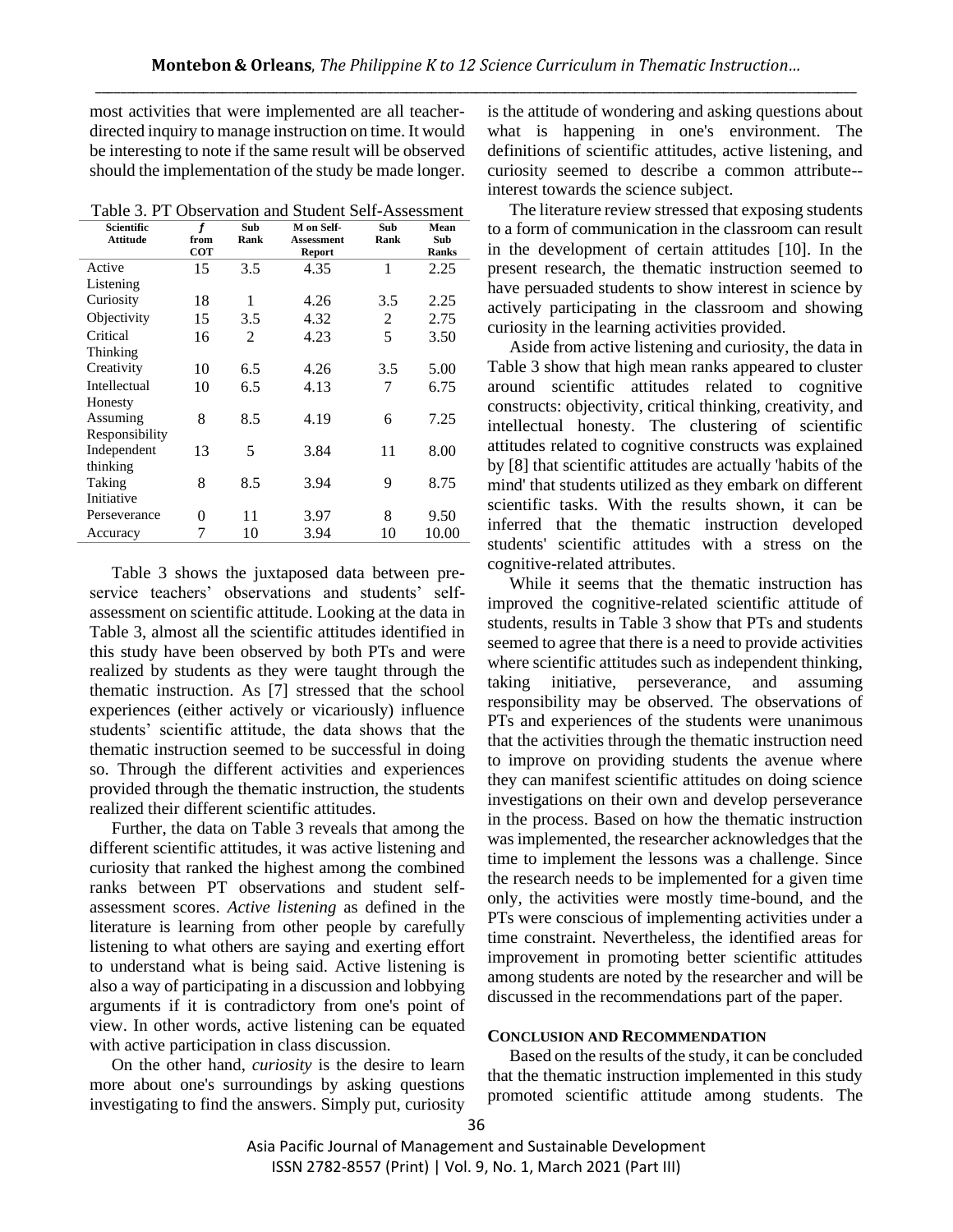different activities implemented in class using thematic instruction primarily promotes active listening and curiosity among students. Also, the results of the study reveal that the thematic instruction implemented seemed to enhance more of the cognitive related scientific attitude skills.

In the conduct of the study, several limitations have been identified and are recommended for future research. First, the study includes only one group of students. Therefore, to validate further the results claimed in this study, it is suggested that the teaching method be conducted in quasi-experimental methods. Such is to determine if thematic instruction better promotes scientific attitude compared to other teaching strategies.

Another limitation cited is the time of delivery for the implementation of thematic instruction. Sincethe researchers conducted the study in a limited time, certain classroom activities were controlled. Perhaps, such a situation affected the observation that the thematic instruction implemented did not allow the enrichment of scientific attitudes that are related to the psychomotor skills. Therefore, for future research, it is recommended that the thematic instruction implemented in a period following natural classroom settings.

## **Implications to the Philippine K to 12 Science Curriculum Program**

One of the main outcomes that the Philippine to 12 science curriculum aims to develop among its learners is the scientific attitude [13]. With the said outcome, the curriculum envisions learners to possess a scientific attitude that can guide solving problems, innovate a solution, and even make informed decisions.

The results of the present research seemed to support the vision of the Philippine to 12 science curricula. It can be inferred from the observations and even student self-assessment that they have developed the desired scientific attitudes through the designed thematic instruction. That said, the researchers encourage science educators to explore further its potential to effectively develop among students the scientific attitudes that the curriculum desires them to have.

More importantly, the results of the research imply that the delivery of the Philippine to 12 science curricula can also be modified to help it achieve its outcomes. Several kinds of literature cite that the present design of the Philippine to 12 science curriculum needs improvement for reasons such as coherence [14] and continuity [15]. In response, the present research seemed to address the said issues by offering a strategy that exposes students to a curriculum design that is not fragmented but integrates the competencies in themes that are relevant to their lives.

#### **REFERENCES**

- [1] Okoro, C.O. & Okoro, C.U. (2016). Teachers' understanding and use of the thematic approach in teaching and learning of social studies in Rivers State. *International Journal of Education, Learning and Development*, 4(3), 64-69.
- [2] Finch, C., Frantz, N., Mooney, M., & Aneke, N. (1997). Designing the thematic curriculum: An all aspects approach. National Center for Research in Vocational Education, Berkeley: NCRVE Materials Distribution Service, Western Illinois University.
- [3] Freire, P. (1981). Pedagogia do Oprimido, Paz e Terra, Rio de Janeiro.
- [4] Kysilka, M. (1998). Understanding integrated curriculum. The Curriculum Journal, 9(2), 197 -209.
- [5] Contardi, G., Fall, M., Flora, G., Gandee, J., & Treadway, C. (2000). Integrated Curriculum A Group Investigation Project.
- [6] Singh, P. (n.d.). Science Education and Scientific Attitudes. Retrieved from https://pdfs.semanticscholar.org/0d6c/7e6ce94d2e7b0 cad638e2fa5bbe11916bb50.pdf
- [7] Koballa, T. R. (1988). Attitude and related concepts in science education. *Science Education*, *72*(2), 115–126.
- [8] Gauld, C. (1982). The scientific attitude and science education: A critical reappraisal. *Science Education, 66*(1), 109 – 121.
- [9] Spektor-Levy, O., Eylon, B., & Scherz, Z. (2009). Teaching scientific communication skills in science studies: Does it make a difference? International Journal of Science and Mathematics Education, 7, 873- 903.
- [10] Petty, R. E., & Cacioppo, J. T. Attitudes and persuasion: Classic and contemporary approaches. Dubuque, Iowa: Wm. C. Brown, 1981.
- [11] SEI-DOST & UP NISMED, (2011). Science framework for Philippine basic education. Manila: SEI-DOST & UP NISMED.
- [12] Montebon, D.R.T., & Orleans, A.V. (2019). A Thematic Instructional Model for a Junior High School Science Curriculum (Unpublished Doctoral Dissertation). Philippine Normal University, Manila.
- [13] DepEd K to 12 Science Curriculum Guide (2016) Retrieved from https://www.deped.gov.ph/wpcontent/uploads/2019/01/Science-CG\_with-taggedsci-equipment revised.pdf
- [14] Argote, A. B. (2016). *Spiral Progression Approach: The Phenomenological Plight of Science Teachers*